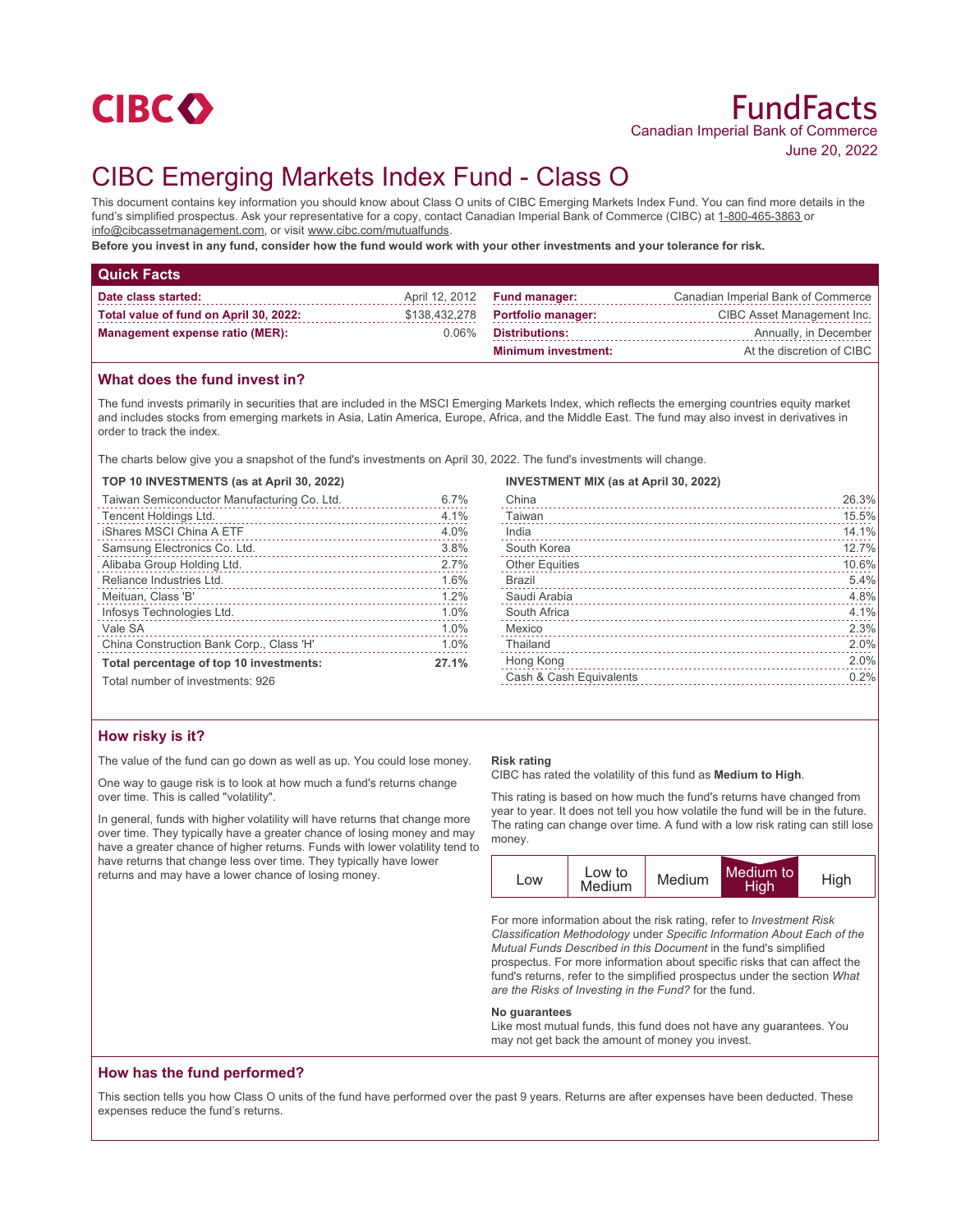## **FundFacts**

#### **YEAR-BY-YEAR RETURNS**

This chart shows how Class O units of the fund performed in each of the past 9 calendar years. Class O units dropped in value in 2 of the 9 years. The range of returns and change from year to year can help you assess how risky the fund has been in the past. It does not tell you how the fund will perform in the future.



#### **BEST AND WORST 3-MONTH RETURNS**

This table shows the best and worst returns for Class O units of the fund in a 3-month period over the past 9 calendar years. The best and worst 3-month returns could be higher or lower in the future. Consider how much of a loss you could afford to take in a short period of time.

|                    | Return   | 3 months ending         | If you invested \$1,000 at the beginning of the period |
|--------------------|----------|-------------------------|--------------------------------------------------------|
| <b>Best return</b> | $14.9\%$ | January 31, 2021        | Your investment would rise to \$1,149                  |
| Worst return       |          | -18.2%   March 31, 2020 | Your investment would drop to \$818                    |

#### **AVERAGE RETURN**

The annual compounded return of Class O units of the fund was 5.5% over the past 10 years. If you had invested \$1,000 in the fund 10 years ago, your investment would be worth \$1,711 as at April 30, 2022.

| Who is this fund for?                                                                                                                                                        | A word about tax                                                                                                                                                                                                                                                                                                                                                                                                                                         |
|------------------------------------------------------------------------------------------------------------------------------------------------------------------------------|----------------------------------------------------------------------------------------------------------------------------------------------------------------------------------------------------------------------------------------------------------------------------------------------------------------------------------------------------------------------------------------------------------------------------------------------------------|
| Investors who:<br>• are seeking exposure to emerging economies and returns similar to<br>those of the MSCI Emerging Markets Index; and<br>• are investing for the long term. | In general, you will have to pay income tax on any money you make on a<br>fund. How much you pay depends on the tax laws where you live and<br>whether or not you hold the fund in a registered plan such as a<br>Registered Retirement Savings Plan (RRSP) or a Tax-Free Savings<br>Account (TFSA).<br>Keep in mind that if you hold your fund in a non-registered plan, fund<br>distributions are included in your taxable income, whether you receive |
|                                                                                                                                                                              | them in cash or have them reinvested.                                                                                                                                                                                                                                                                                                                                                                                                                    |

## **How much does it cost?**

The following tables show the fees and expenses you could pay to buy, own, and sell Class O units of the fund. The fees and expenses - including any commissions - can vary among classes of a fund and among funds. Higher commissions can influence representatives to recommend one investment over another. Ask about other funds and investments that may be suitable for you at a lower cost.

#### **1. SALES CHARGES**

There are no sales charges payable when you buy, switch, or sell Class O units of the fund.

#### **2. FUND EXPENSES**

You don't pay these expenses directly. They affect you because they reduce the fund's returns.

As at December 31, 2021, the expenses for Class O units of the fund were 0.16% of its value. This equals \$1.60 for every \$1,000 invested.

|                                                                                                                                                                                                                                            | Annual rate<br>(as a % of the fund's value) |
|--------------------------------------------------------------------------------------------------------------------------------------------------------------------------------------------------------------------------------------------|---------------------------------------------|
| Management expense ratio (MER)<br>This is the total of the fund's operating expenses for Class O units of the fund. No management fees are charged in<br>respect of Class O units. CIBC waived or absorbed Class O unit specific expenses. | $0.06\%$                                    |
| Trading expense ratio (TER)<br>These are the fund's trading costs.                                                                                                                                                                         | $0.10\%$                                    |
| <b>Fund expenses</b>                                                                                                                                                                                                                       | 0.16%                                       |